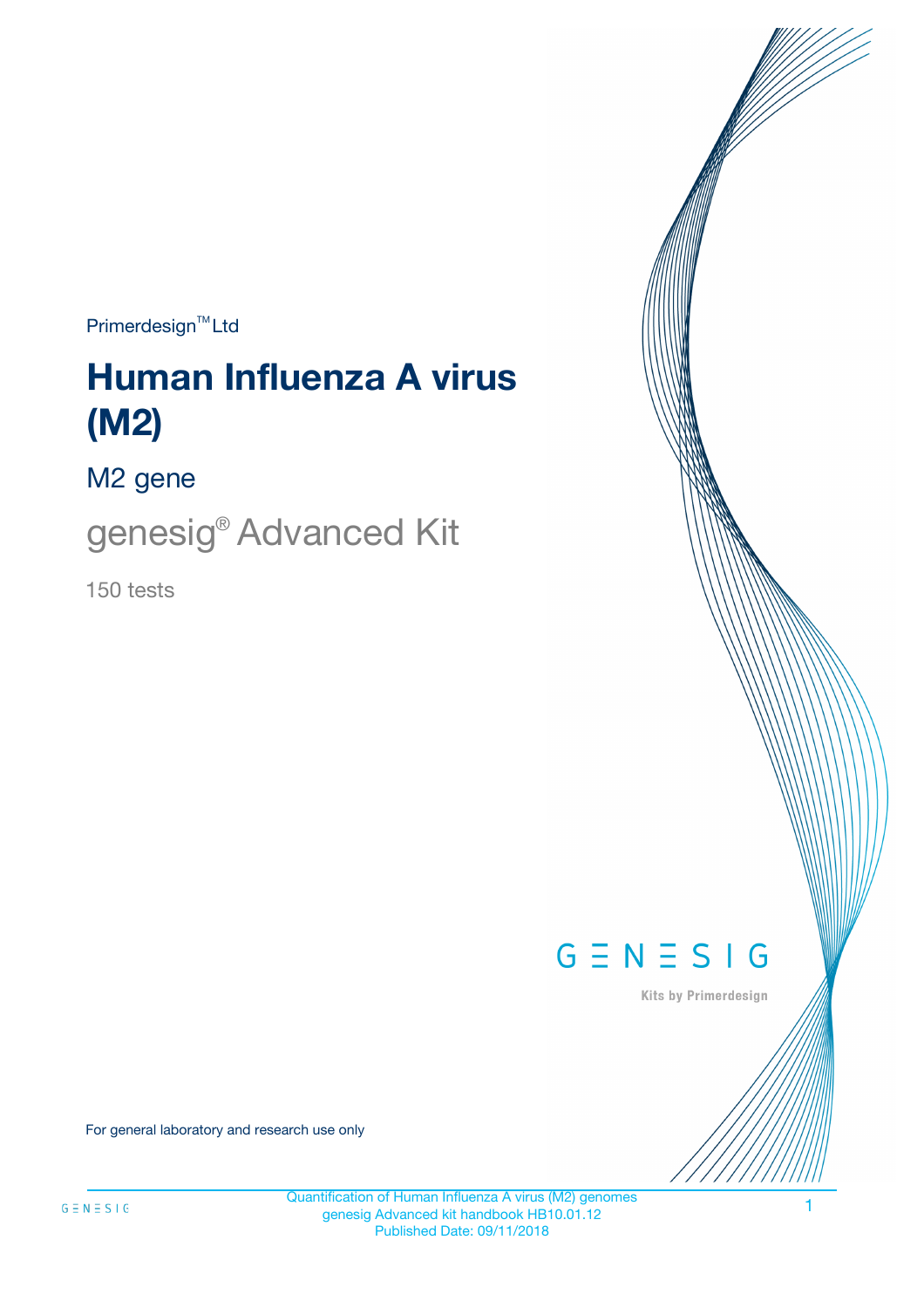### Introduction to Human Influenza A virus (M2)

Influenza, commonly known as the flu, is an infectious disease of birds and mammals caused by an RNA virus of the family Orthomyxoviridae (the influenza viruses). In people, common symptoms of influenza are fever, sore throat, muscle pains, severe headache, coughing, and weakness and fatigue. In more serious cases, influenza causes pneumonia, which can be fatal, particularly in young children and the elderly. Although the common cold is sometimes confused with influenza, it is a much less severe disease and caused by a different virus. Similarly, gastroenteritis is sometimes called "stomach flu" or "24-hour flu", but is unrelated to influenza.

Typically, influenza is transmitted from infected mammals through the air by coughs or sneezes creating aerosols containing the virus, and from infected birds through their droppings.

Influenza can also be transmitted by saliva, nasal secretions, feces and blood. Infections either occur through direct contact with these bodily fluids, or by contact with contaminated surfaces. Flu viruses can remain infectious for over 30 days at 0°C (32°F) and about one week at human body temperature, although they are rapidly inactivated by disinfectants and detergents.

Flu spreads around the world in seasonal epidemics, killing millions of people in pandemic years and hundreds of thousands in non-pandemic years. Three influenza pandemics occurred in the 20th century—each following a major genetic change in the virus—and killed tens of millions of people. Often, these pandemics result from the spread of a flu virus between animal species.

Influenza virus A includes only one species: Influenza A virus which causes influenza in birds and some mammals. Strains of all subtypes of influenza A virus have been isolated from wild birds, although disease is uncommon. Some isolates of influenza A virus cause severe disease both in domestic poultry and, rarely, in humans. Occasionally viruses are transmitted from wild aquatic birds to domestic poultry and this may cause an outbreak or give rise to human influenza pandemics.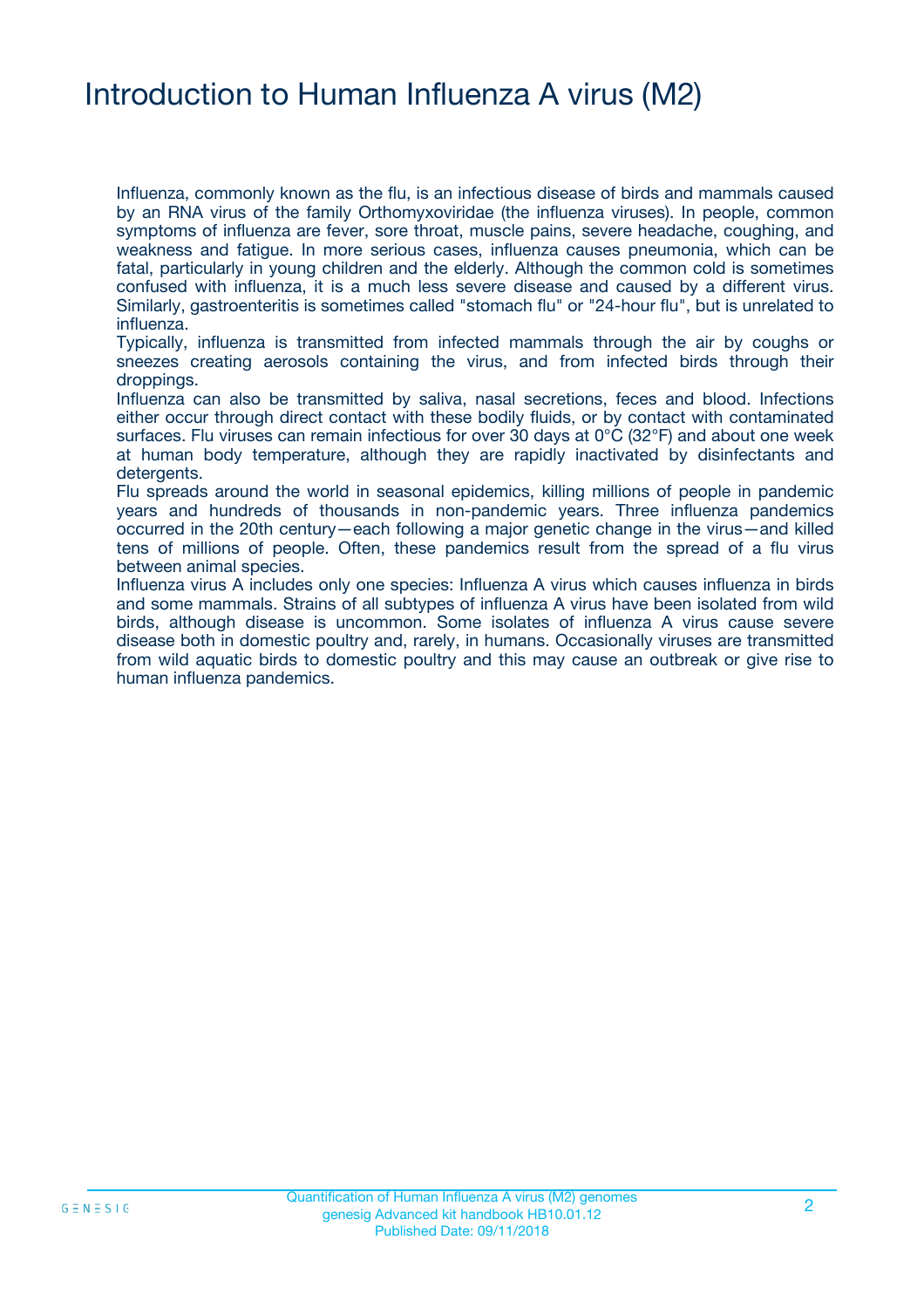# **Specificity**

The Primerdesign genesig Kit for Human Influenza A virus (M2) (FluA-M2) genomes is designed for the in vitro quantification of FluA-M2 genomes. The kit is designed to have a broad detection profile. Specifically, the primers represent 100% homology with over 95% of the NCBI database reference sequences available at the time of design.

The dynamics of genetic variation means that new sequence information may become available after the initial design. Primerdesign periodically reviews the detection profiles of our kits and when required releases new versions.

The primers have 100% homology with over 95% of reference sequences contained in the NCBI database and therefore have a very broad quantification profile.

However, due to the inherent instability of RNA viral genomes, it is not possible guarantee quantification of all clinical isolates.

If you require further information, or have a specific question about the detection profile of this kit then please send an e.mail to enquiry@primerdesign.co.uk and our bioinformatics team will answer your question.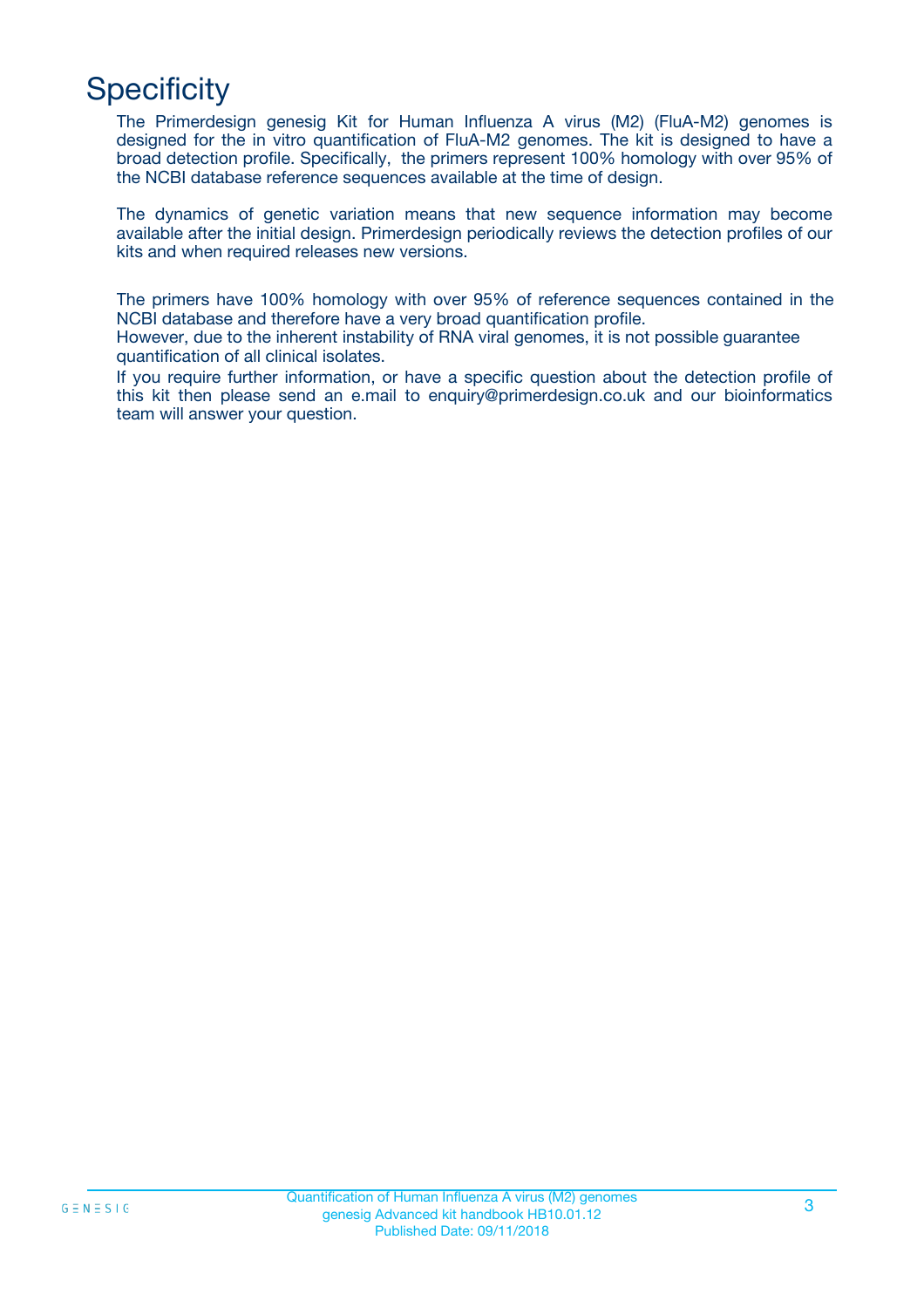### **Kit contents**

- **FluA-M2 specific primer/probe mix (150 reactions BROWN) FAM labelled**
- **FluA-M2 positive control template (for Standard curve RED)**
- **Internal extraction control primer/probe mix (150 reactions BROWN) VIC labelled as standard**
- **Internal extraction control RNA (150 reactions BLUE)**
- **Endogenous control primer/probe mix (150 reactions BROWN) FAM labelled**
- **RNase/DNase free water (WHITE) for resuspension of primer/probe mixes**
- **Template preparation buffer (YELLOW) for resuspension of internal control template, positive control template and standard curve preparation**

### **Reagents and equipment to be supplied by the user**

#### **Real-time PCR Instrument**

#### **Extraction kit**

This kit is recommended for use with genesig Easy DNA/RNA Extraction kit. However, it is designed to work well with all processes that yield high quality RNA and DNA with minimal PCR inhibitors.

#### **oasigTM lyophilised OneStep or Precision**®**PLUS OneStep 2X RT-qPCR Master Mix** Contains complete OneStep RT-qPCR master mix

**Pipettors and Tips**

**Vortex and centrifuge**

**Thin walled 1.5 ml PCR reaction tubes**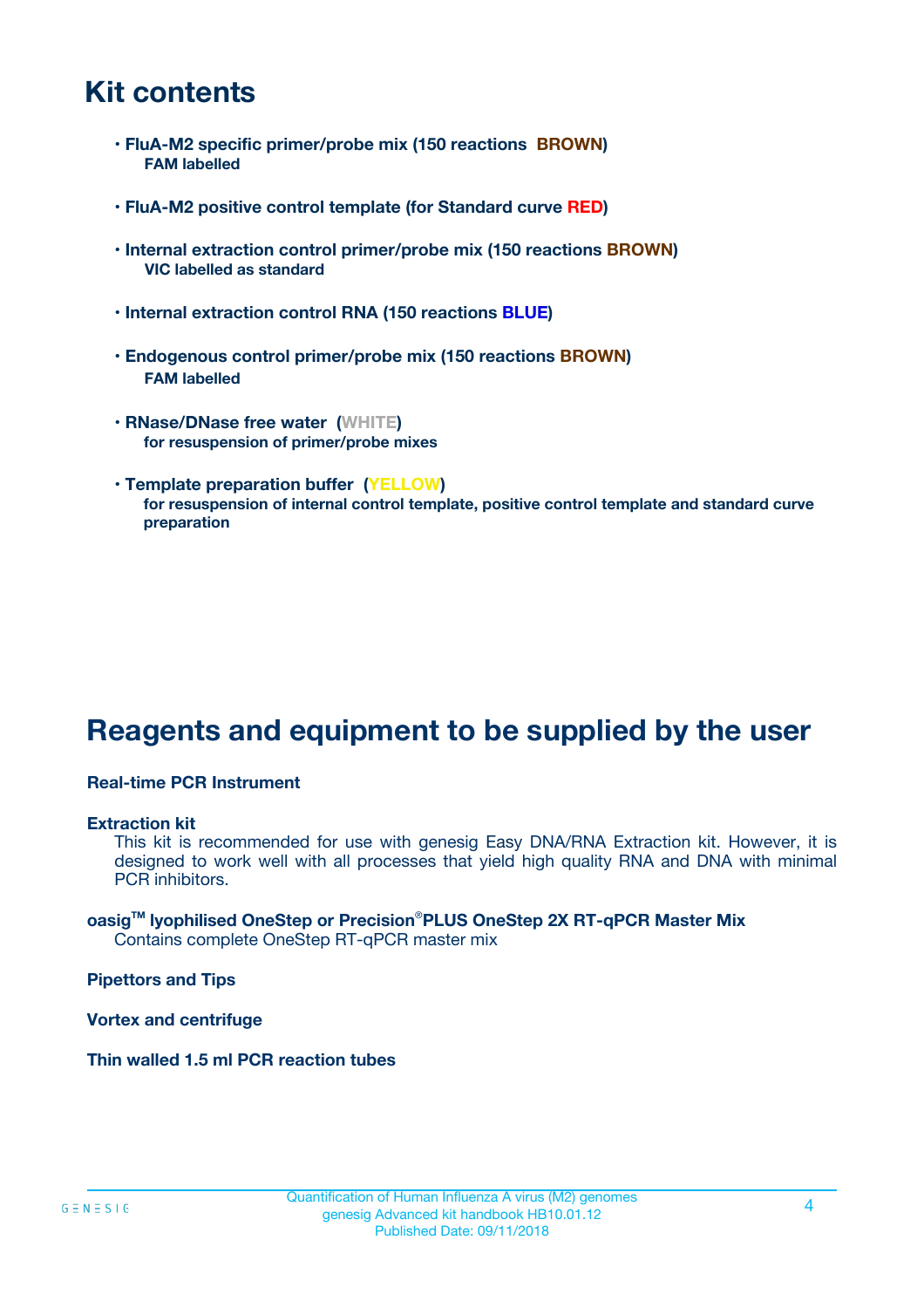### Kit storage and stability

This kit is stable at room temperature but should be stored at -20ºC on arrival. Once the lyophilised components have been resuspended they should not be exposed to temperatures above -20°C for longer than 30 minutes at a time and unnecessary repeated freeze/thawing should be avoided. The kit is stable for six months from the date of resuspension under these circumstances.

If a standard curve dilution series is prepared this can be stored frozen for an extended period. If you see any degradation in this serial dilution a fresh standard curve can be prepared from the positive control.

Primerdesign does not recommend using the kit after the expiry date stated on the pack.

### Suitable sample material

All kinds of sample material suited for PCR amplification can be used. Please ensure the samples are suitable in terms of purity, concentration, and RNA/DNA integrity (An internal PCR control is supplied to test for non specific PCR inhibitors). Always run at least one negative control with the samples. To prepare a negative-control, replace the template RNA sample with RNase/DNase free water.

### Dynamic range of test

Under optimal PCR conditions genesig FluA-M2 detection kits have very high priming efficiencies of >95% and can detect less than 100 copies of target template.

### Notices and disclaimers

This product is developed, designed and sold for research purposes only. It is not intended for human diagnostic or drug purposes or to be administered to humans unless clearly expressed for that purpose by the Food and Drug Administration in the USA or the appropriate regulatory authorities in the country of use. During the warranty period Primerdesign genesig detection kits allow precise and reproducible data recovery combined with excellent sensitivity. For data obtained by violation to the general GLP guidelines and the manufacturer's recommendations the right to claim under guarantee is expired. PCR is a proprietary technology covered by several US and foreign patents. These patents are owned by Roche Molecular Systems Inc. and have been sub-licensed by PE Corporation in certain fields. Depending on your specific application you may need a license from Roche or PE to practice PCR. Additional information on purchasing licenses to practice the PCR process may be obtained by contacting the Director of Licensing at Roche Molecular Systems, 1145 Atlantic Avenue, Alameda, CA 94501 or Applied Biosystems business group of the Applera Corporation, 850 Lincoln Centre Drive, Foster City, CA 94404. In addition, the 5' nuclease assay and other homogeneous amplification methods used in connection with the PCR process may be covered by U.S. Patents 5,210,015 and 5,487,972, owned by Roche Molecular Systems, Inc, and by U.S. Patent 5,538,848, owned by The Perkin-Elmer Corporation.

### Trademarks

Primerdesign™ is a trademark of Primerdesign Ltd.

genesig® is a registered trademark of Primerdesign Ltd.

The PCR process is covered by US Patents 4,683,195, and 4,683,202 and foreign equivalents owned by Hoffmann-La Roche AG. BI, ABI PRISM® GeneAmp® and MicroAmp® are registered trademarks of the Applera Genomics (Applied Biosystems Corporation). BIOMEK® is a registered trademark of Beckman Instruments, Inc.; iCycler™ is a registered trademark of Bio-Rad Laboratories, Rotor-Gene is a trademark of Corbett Research. LightCycler™ is a registered trademark of the Idaho Technology Inc. GeneAmp®, TaqMan® and AmpliTaqGold® are registered trademarks of Roche Molecular Systems, Inc., The purchase of the Primerdesign ™ reagents cannot be construed as an authorization or implicit license to practice PCR under any patents held by Hoffmann-LaRoche Inc.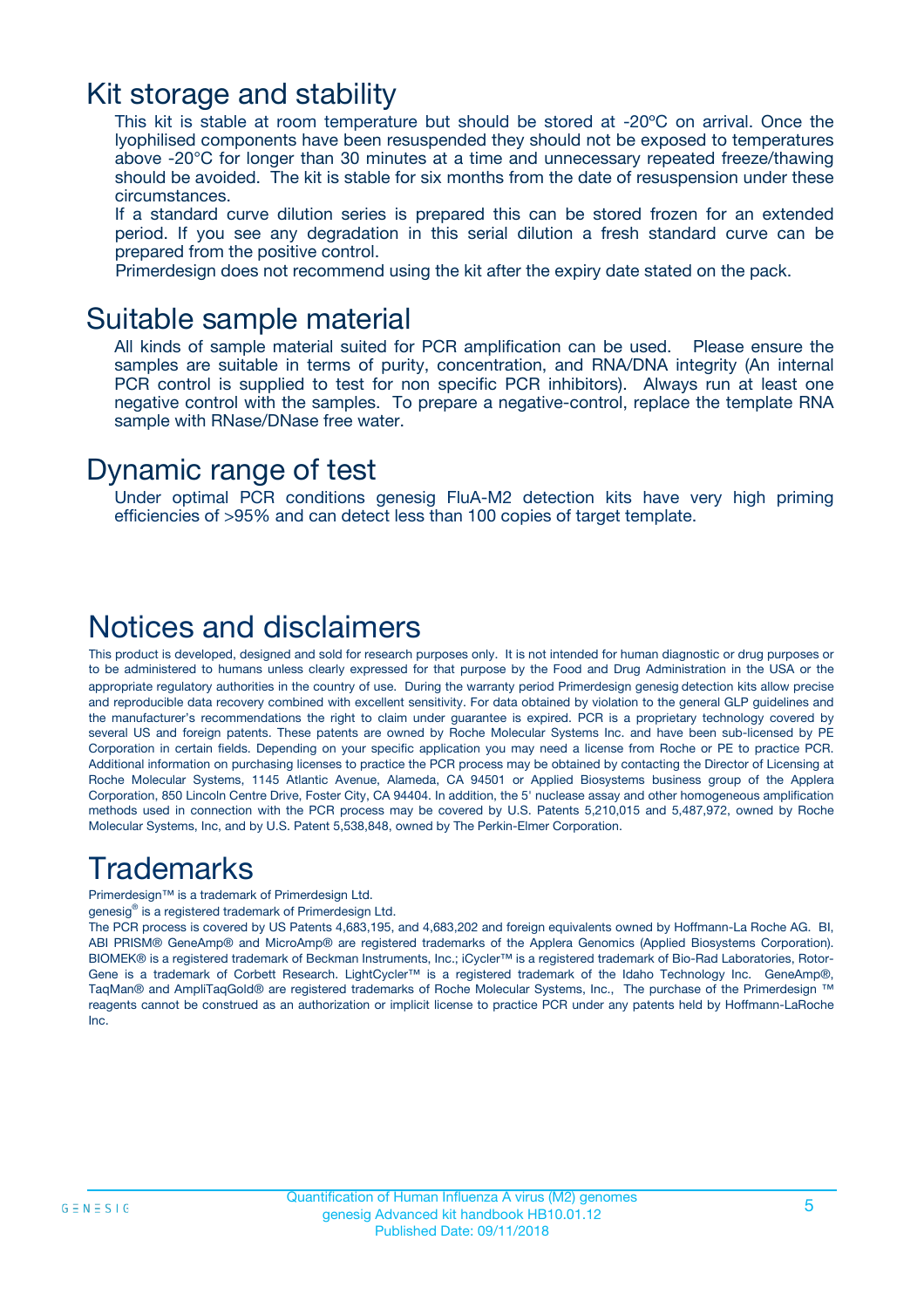### **Principles of the test**

#### **Real-time PCR**

A FluA-M2 specific primer and probe mix is provided and this can be detected through the FAM channel.

The primer and probe mix provided exploits the so-called TaqMan® principle. During PCR amplification, forward and reverse primers hybridize to the FluA-M2 cDNA. A fluorogenic probe is included in the same reaction mixture which consists of a DNA probe labeled with a 5`-dye and a 3`-quencher. During PCR amplification, the probe is cleaved and the reporter dye and quencher are separated. The resulting increase in fluorescence can be detected on a range of qPCR platforms.

#### **Positive control**

For copy number determination and as a positive control for the PCR set up, the kit contains a positive control template.

This can be used to generate a standard curve of FluA-M2 copy number / Cq value. Alternatively the positive control can be used at a single dilution where full quantitative analysis of the samples is not required. Each time the kit is used, at least one positive control reaction must be included in the run. A positive result indicates that the primers and probes for detecting the target FluA-M2 gene worked properly in that particular experimental scenario. If a negative result is obtained the test results are invalid and must be repeated. Care should be taken to ensure that the positive control does not contaminate any other kit component which would lead to false-positive results. This can be achieved by handling this component in a Post PCR environment. Care should also be taken to avoid crosscontamination of other samples when adding the positive control to the run. This can be avoided by sealing all other samples and negative controls before pipetting the positive control into the positive control well.

#### **Negative control**

To validate any positive findings a negative control reaction should be included every time the kit is used. For this reaction the RNase/DNase free water should be used instead of template. A negative result indicates that the reagents have not become contaminated while setting up the run.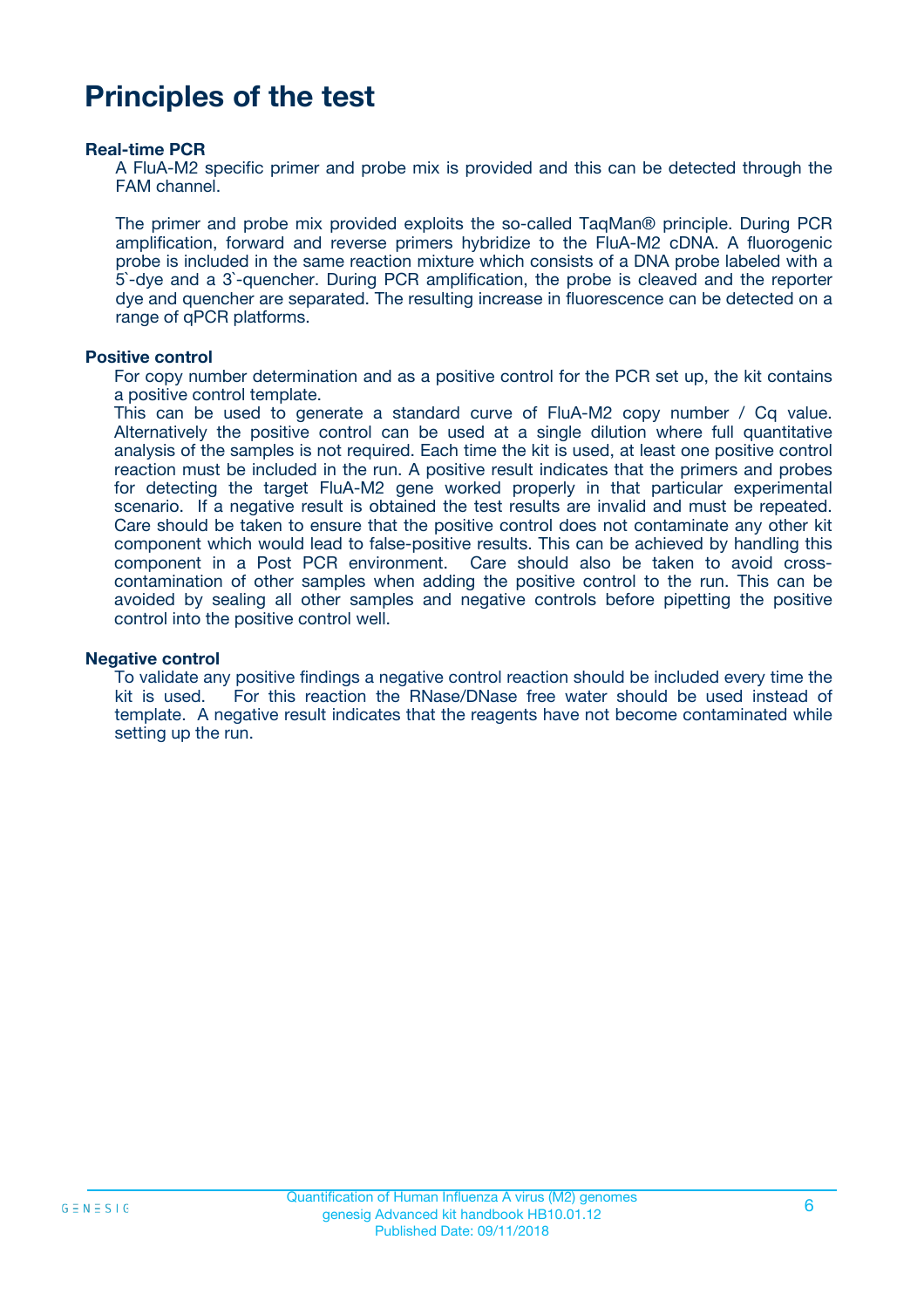#### **Internal RNA extraction control**

When performing RNA extraction, it is often advantageous to have an exogenous source of RNA template that is spiked into the lysis buffer. This control RNA is then co-purified with the sample RNA and can be detected as a positive control for the extraction process. Successful co-purification and qPCR for the control RNA also indicates that PCR inhibitors are not present at a high concentration.

A separate qPCR primer/probe mix are supplied with this kit to detect the exogenous RNA using qPCR. The PCR primers are present at PCR limiting concentrations which allows multiplexing with the target sequence primers. Amplification of the control cDNA does not interfere with detection of the FluA-M2 target cDNA even when present at low copy number. The Internal control is detected through the VIC channel and gives a Cq value of 28+/-3 depending on the level of sample dilution.

#### **Endogenous control**

To confirm extraction of a valid biological template, a primer and probe mix is included to detect an endogenous gene. Detection of the endogenous control is through the FAM channel and it is NOT therefore possible to perform a multiplex with the FluA-M2 primers. A poor endogenous control signal may indicate that the sample did not contain sufficient biological material.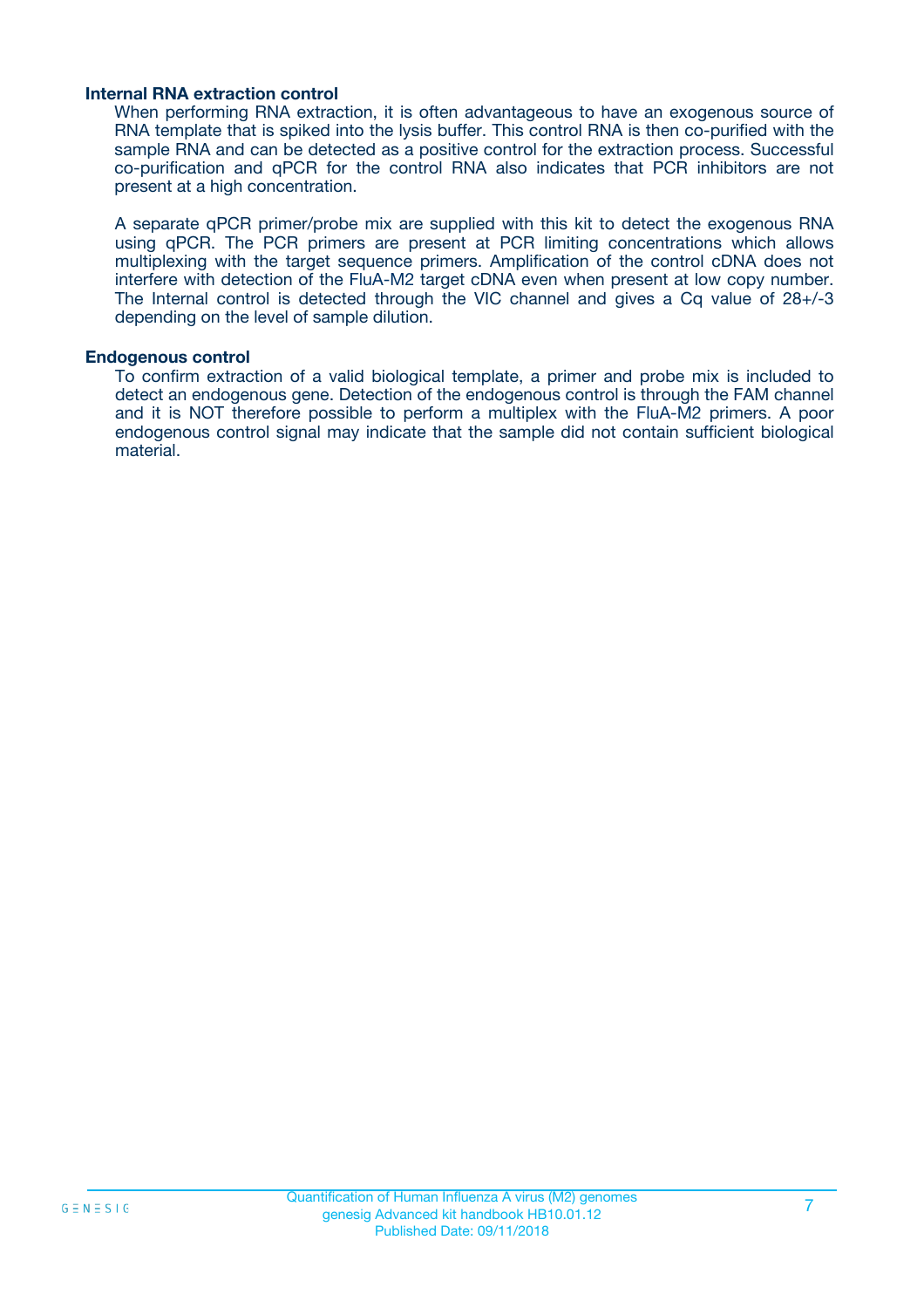### Resuspension protocol

To minimize the risk of contamination with foreign DNA, we recommend that all pipetting be performed in a PCR clean environment. Ideally this would be a designated PCR lab or PCR cabinet. Filter tips are recommended for all pipetting steps.

- **1. Pulse-spin each tube in a centrifuge before opening.** This will ensure lyophilised primer and probe mix is in the base of the tube and is not spilt upon opening the tube.
- **2. Resuspend the primer/probe mixes in the RNase/DNase free water supplied, according to the table below:**

To ensure complete resuspension, vortex each tube thoroughly.

| Component - resuspend in water                       | Volume   |
|------------------------------------------------------|----------|
| <b>Pre-PCR pack</b>                                  |          |
| FluA-M2 primer/probe mix (BROWN)                     | $165$ µl |
| Internal extraction control primer/probe mix (BROWN) | $165$ µl |
| Endogenous control primer/probe mix (BROWN)          | 165 µl   |

**3. Resuspend the internal control template and positive control template in the template preparation buffer supplied, according to the table below:** To ensure complete resuspension, vortex each tube thoroughly.

| Component - resuspend in template preparation buffer |  |  |  |
|------------------------------------------------------|--|--|--|
| <b>Pre-PCR heat-sealed foil</b>                      |  |  |  |
| Internal extraction control RNA (BLUE)               |  |  |  |
| <b>Post-PCR heat-sealed foil</b>                     |  |  |  |
| FluA-M2 Positive Control Template (RED) *            |  |  |  |

\* This component contains high copy number template and is a VERY significant contamination risk. It must be opened and handled in a separate laboratory environment, away from the other components.

### RNA extraction

The internal extraction control RNA can be added either to the RNA lysis/extraction buffer or to the RNA sample once it has been resuspended in lysis buffer.

**DO NOT add the internal extraction control RNA directly to the unprocessed biological sample as this will lead to degradation and a loss in signal.**

- **1. Add 4µ**l **of the Internal extraction control RNA (BLUE) to each sample in RNA lysis/extraction buffer per sample.**
- **2. Complete RNA extraction according to the manufacturer's protocols.**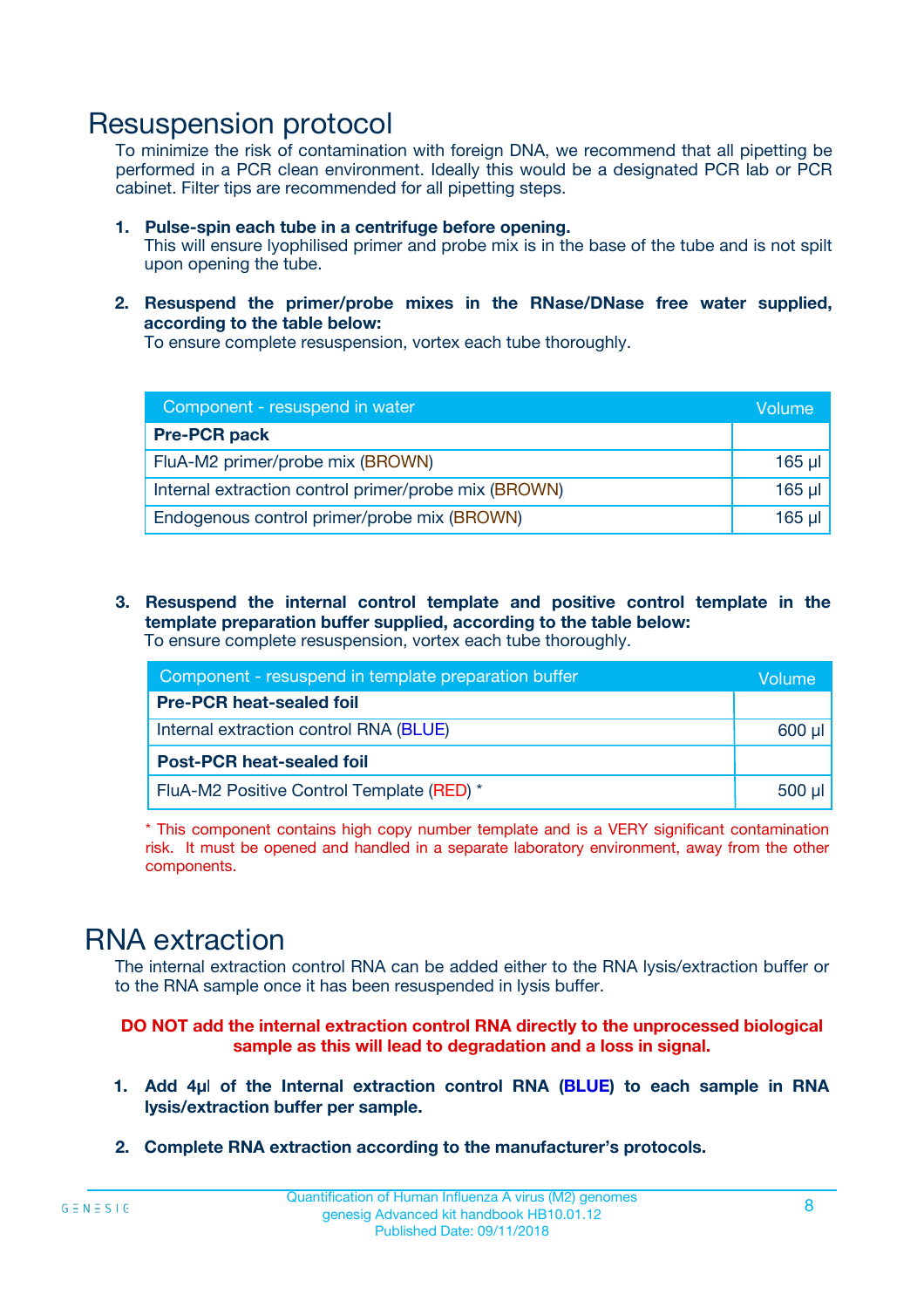# OneStep RT-qPCR detection protocol

#### **For optimum performance and sensitivity.**

All pipetting steps and experimental plate set up should be performed on ice. After the plate is poured proceed immediately to the OneStep amplification protocol. Prolonged incubation of reaction mixes at room temperature can lead to PCR artifacts that reduce the sensitivity of detection.

#### **1. For each RNA sample prepare a reaction mix according to the table below: Include sufficient reactions for positive and negative controls.**

| Component                                                    | Volume   |
|--------------------------------------------------------------|----------|
| oasig OneStep or PrecisionPLUS OneStep 2X RT-qPCR Master Mix | $10 \mu$ |
| FluA-M2 primer/probe mix (BROWN)                             | 1 µl     |
| Internal extraction control primer/probe mix (BROWN)         | 1 µI     |
| <b>RNase/DNase free water (WHITE)</b>                        | $3 \mu$  |
| <b>Final Volume</b>                                          | 15 ul    |

**2. For each RNA sample prepare an endogenous control reaction according to the table below (optional):**

This control reaction will provide crucial information regarding the quality of the biological sample.

| Component                                                    | Volume          |
|--------------------------------------------------------------|-----------------|
| oasig OneStep or PrecisionPLUS OneStep 2X RT-qPCR Master Mix | 10 µl           |
| Endogenous control primer/probe mix (BROWN)                  | 1 µl            |
| <b>RNase/DNase free water (WHITE)</b>                        | $4 \mu$         |
| <b>Final Volume</b>                                          | $15$ µl $\vert$ |

- **3. Pipette 15µl of these mixes into each well according to your qPCR experimental plate set up.**
- **4. Pipette 5µl of RNA template into each well, according to your experimental plate set up.**

For negative control wells use 5µl of RNase/DNase free water. The final volume in each well is 20µl.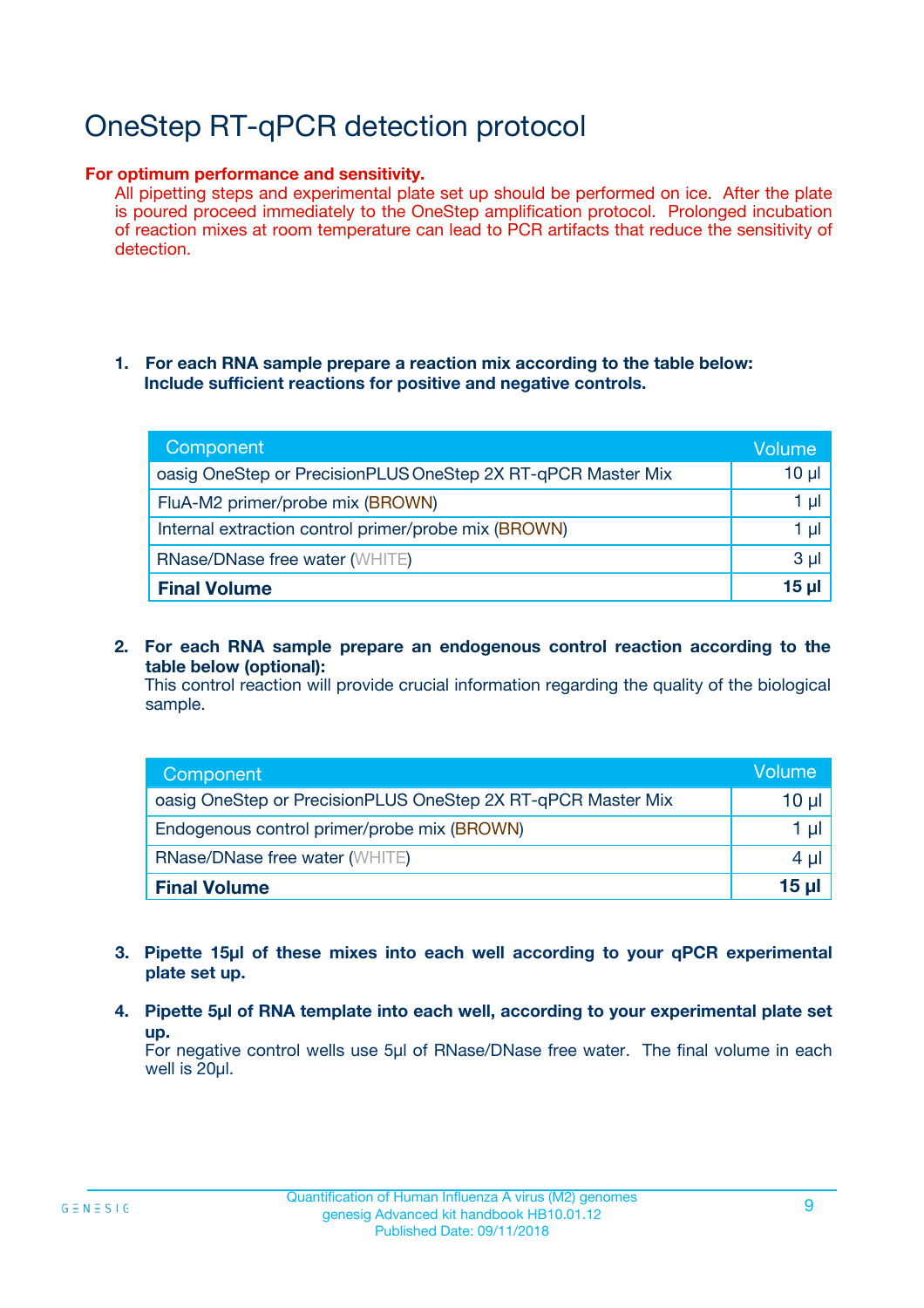**5. If a standard curve is included for quantitative analysis prepare a reaction mix according to the table below:**

| Component                                                    | Volume       |
|--------------------------------------------------------------|--------------|
| oasig OneStep or PrecisionPLUS OneStep 2X RT-qPCR Master Mix | $10 \mu$     |
| FluA-M2 primer/probe mix (BROWN)                             |              |
| <b>RNase/DNase free water (WHITE)</b>                        | 4 U          |
| <b>Final Volume</b>                                          | <u>15 µl</u> |

- **6. Preparation of standard curve dilution series.**
	- **1) Pipette 90µl of template preparation buffer into 5 tubes and label 2-6**
	- **2) Pipette 10µl of Positive Control Template (RED) into tube 2**
	- **3) Vortex thoroughly**
	- **4) Change pipette tip and pipette 10 µl from tube 2 into tube 3**
	- **5) Vortex thoroughly**

**Repeat steps 4 and 5 to complete the dilution series**

| <b>Standard Curve</b>         | <b>Copy Number</b>     |
|-------------------------------|------------------------|
| Tube 1 Positive control (RED) | $2 \times 10^5$ per µl |
| Tube 2                        | $2 \times 10^4$ per µl |
| Tube 3                        | $2 \times 10^3$ per µl |
| Tube 4                        | $2 \times 10^2$ per µl |
| Tube 5                        | 20 per µl              |
| Tube 6                        | $2$ per $\mu$          |

**7. Pipette 5µl of standard template into each well for the standard curve according to your plate set-up**

The final volume in each well is 20µl.

### OneStep RT-qPCR Amplification Protocol

Amplification conditions using oasig OneStep or PrecisionPLUS OneStep 2X RT-qPCR Master Mix.

|             | <b>Step</b>                  | <b>Time</b>      | <b>Temp</b> |
|-------------|------------------------------|------------------|-------------|
|             | <b>Reverse Transcription</b> | $10 \text{ min}$ | 55 °C       |
|             | Enzyme activation            | 2 min            | 95 °C       |
| Cycling x50 | Denaturation                 | 10 <sub>s</sub>  | 95 °C       |
|             | <b>DATA COLLECTION *</b>     | 60 s             | 60 °C       |

\* Fluorogenic data should be collected during this step through the FAM and VIC channels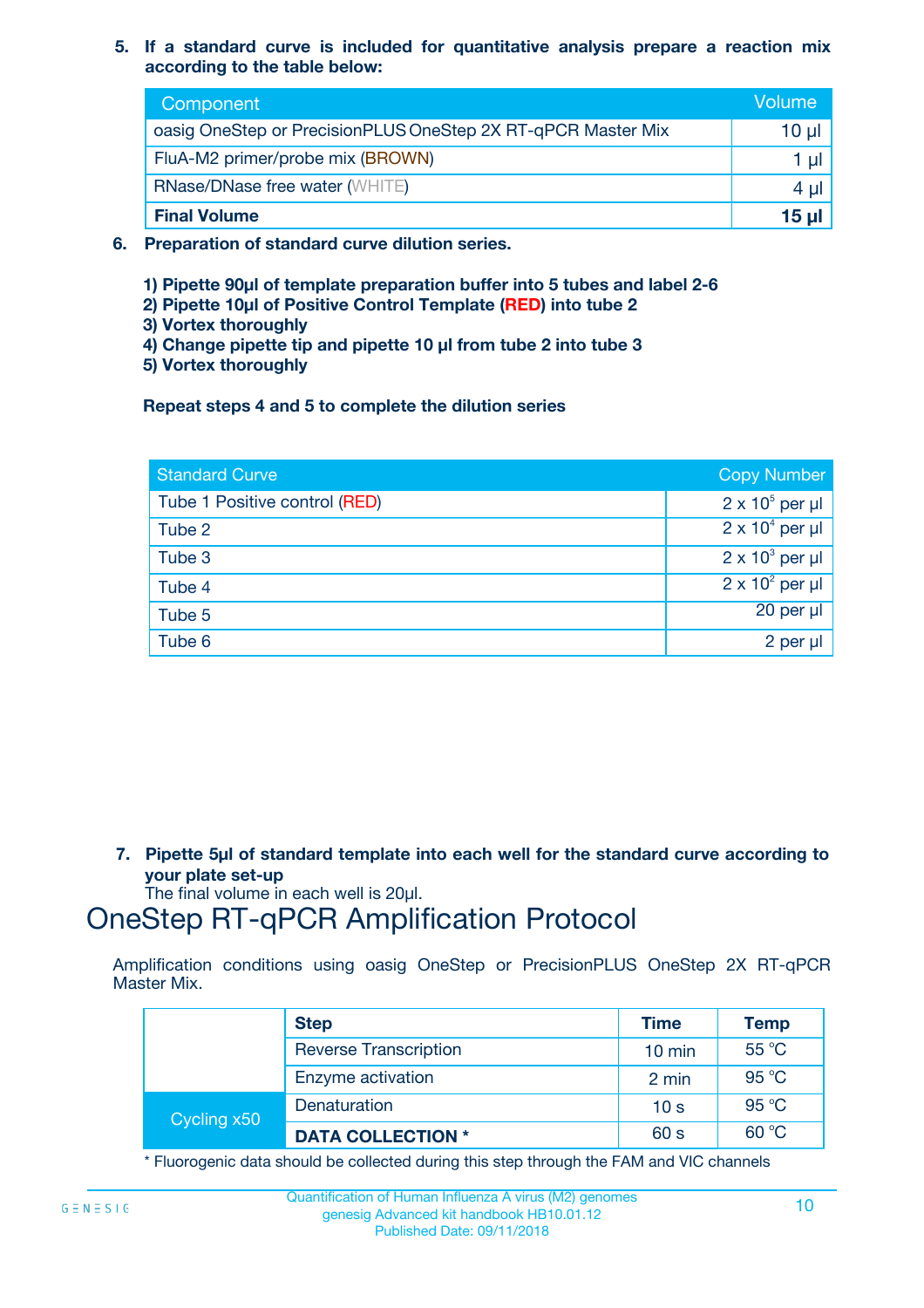### Interpretation of results

| <b>Target</b><br>(FAM) | Internal<br>control<br>(NIC) | <b>Positive</b><br>control | <b>Negative</b><br>control | Interpretation                                                                                                  |
|------------------------|------------------------------|----------------------------|----------------------------|-----------------------------------------------------------------------------------------------------------------|
| $\leq 30$              | $+ 1 -$                      | ÷                          |                            | <b>POSITIVE QUANTITATIVE RESULT</b><br>calculate copy number                                                    |
| > 30                   | ÷                            | ÷                          |                            | <b>POSITIVE QUANTITATIVE RESULT</b><br>calculate copy number                                                    |
| > 30                   |                              | ÷                          |                            | <b>POSITIVE QUALITATIVE RESULT</b><br>do not report copy number as this<br>may be due to poor sample extraction |
|                        | ÷                            | ÷                          |                            | <b>NEGATIVE RESULT</b>                                                                                          |
| $+ 1 -$                | $+ 1 -$                      | ÷                          | $\leq$ 35                  | <b>EXPERIMENT FAILED</b><br>due to test contamination                                                           |
| $+$ /                  | $+ 1 -$                      | ٠                          | > 35                       | $\star$                                                                                                         |
|                        |                              | ÷                          |                            | <b>SAMPLE PREPARATION FAILED</b>                                                                                |
|                        |                              |                            |                            | <b>EXPERIMENT FAILED</b>                                                                                        |

Positive control template (**RED**) is expected to amplify between Cq 16 and 23. Failure to satisfy this quality control criterion is a strong indication that the experiment has been compromised.

\*Where the test sample is positive and the negative control is positive with a  $Cq > 35$ , the sample must be reinterpreted based on the relative signal strength of the two results:



If the sample amplifies  $> 5$  Cq earlier than the negative control then the sample should be reinterpreted (via the table above) with the negative control verified as negative.



If the sample amplifies  $< 5$  Cq earlier than the negative control then the positive sample result is invalidated and the result should be determined inconclusive due to test contamination. The test for this sample should be repeated.